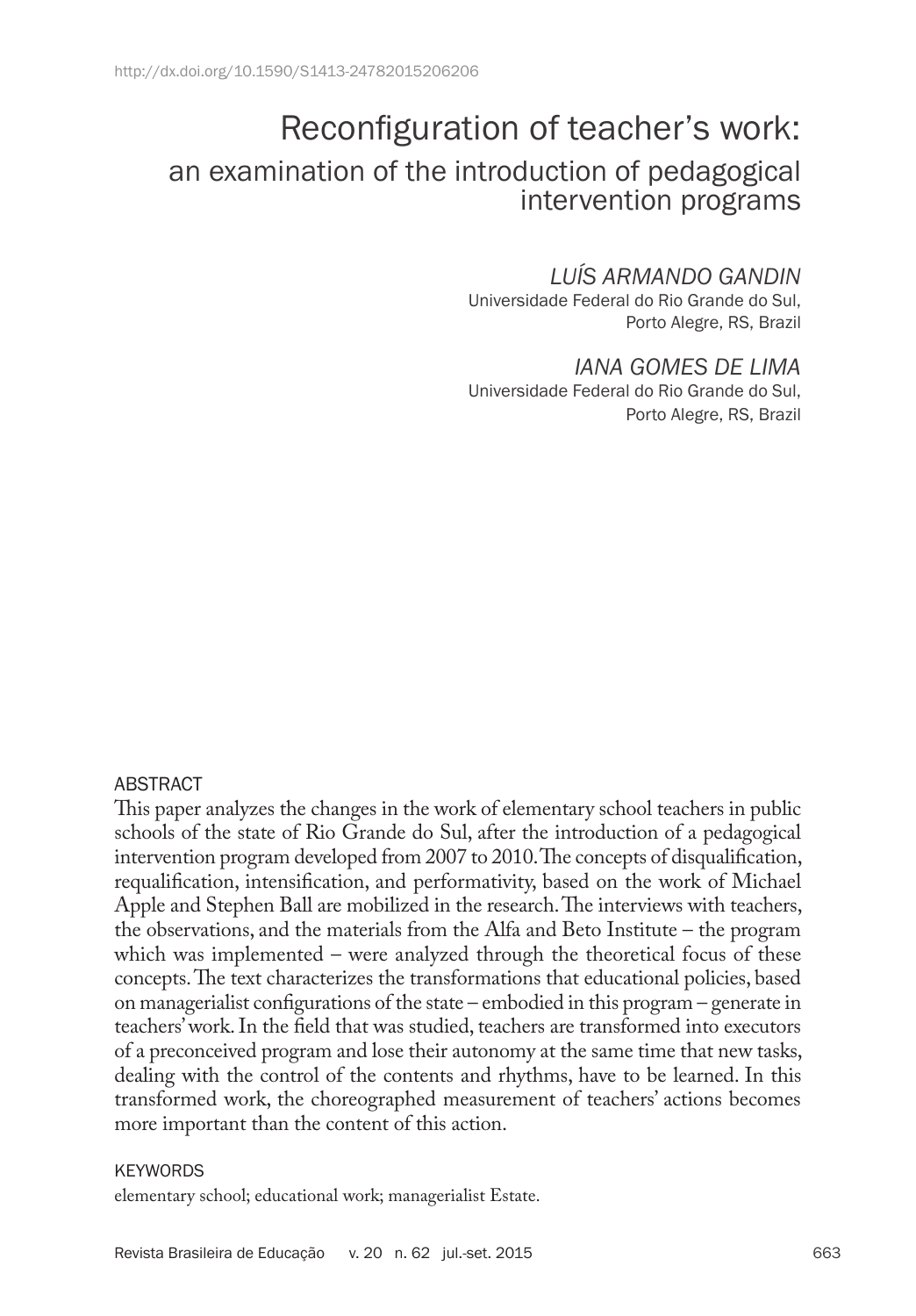# *RECONFIGURAÇÃO DO TRABALHO DOCENTE: UM EXAME A PARTIR DA INTRODUÇÃO DE PROGRAMAS DE INTERVENÇÃO PEDAGÓGICA*

## RESUMO

O artigo analisa as transformações no trabalho de professoras dos anos iniciais do ensino fundamental de escolas estaduais do Rio Grande do Sul, a partir da implantação de um programa de intervenção pedagógica desenvolvido de 2007 a 2010. Para tanto, faz uso dos conceitos de desqualificação, requalificação, intensificação e performatividade, construídos por Michel Apple e Stephen Ball. Entrevistas com professoras, observações e materiais do Instituto Alfa e Beto – o programa implantado – foram analisados pelas lentes teóricas desses conceitos. O texto caracteriza as transformações que as políticas educacionais baseadas em uma configuração gerencialista do Estado – corporificada no programa – provocam no trabalho das professoras. No campo estudado, as docentes transformam-se em executoras de um programa preconcebido e perdem parte de sua autonomia, ao mesmo tempo em que novas tarefas, voltadas ao controle dos conteúdos e ritmos, precisam ser aprendidas. Neste trabalho docente transformado, a mensuração coreografada da ação docente passa a ser mais importante que o conteúdo dessa ação.

#### PAI AVRAS-CHAVF

ensino fundamental; trabalho docente; Estado gerencialista.

# *RECONFIGURACIÓN DEL TRABAJO DOCENTE: UNA INVESTIGACIÓN DE LA INTRODUCCIÓN DE PROGRAMAS DE INTERVENCIÓN PEDAGÓGICA*

#### RESUMEN

Este artículo analiza los cambios en el trabajo de las maestras de los primeros años de la educación primaria en las escuelas del estado de Rio Grande do Sul, a partir de la implantación del programa de intervención educativa Instituto Alfa e Beto (IAB), desarrollado de 2007 a 2010. Para tal, se utilizan los conceptos de descalificación, recalificación, intensificación y performatividad, construidos por Michael Apple y Stephen Ball. Las entrevistas a las maestras, las observaciones y los materiales del IAB fueron analizados a través de las lentes teóricas de dichos conceptos. El texto caracteriza las transformaciones que las políticas educativas basadas en una configuración de Estado gerencial –corporeizadas en el programa– causan en el trabajo de las profesoras. En el campo estudiado, las profesoras se convierten en ejecutoras de un programa pre-diseñado y pierden algo de su autonomía, al mismo tiempo en que deben aprender nuevas tareas destinadas a controlar el contenido y el ritmo de las clases. En ese trabajo docente modificado, la medición coreografiada de la acción docente se vuelve más importante que el contenido de dicha acción.

#### PALABRAS CLAVE

educación primaria; trabajo docente; Estado gerencialista.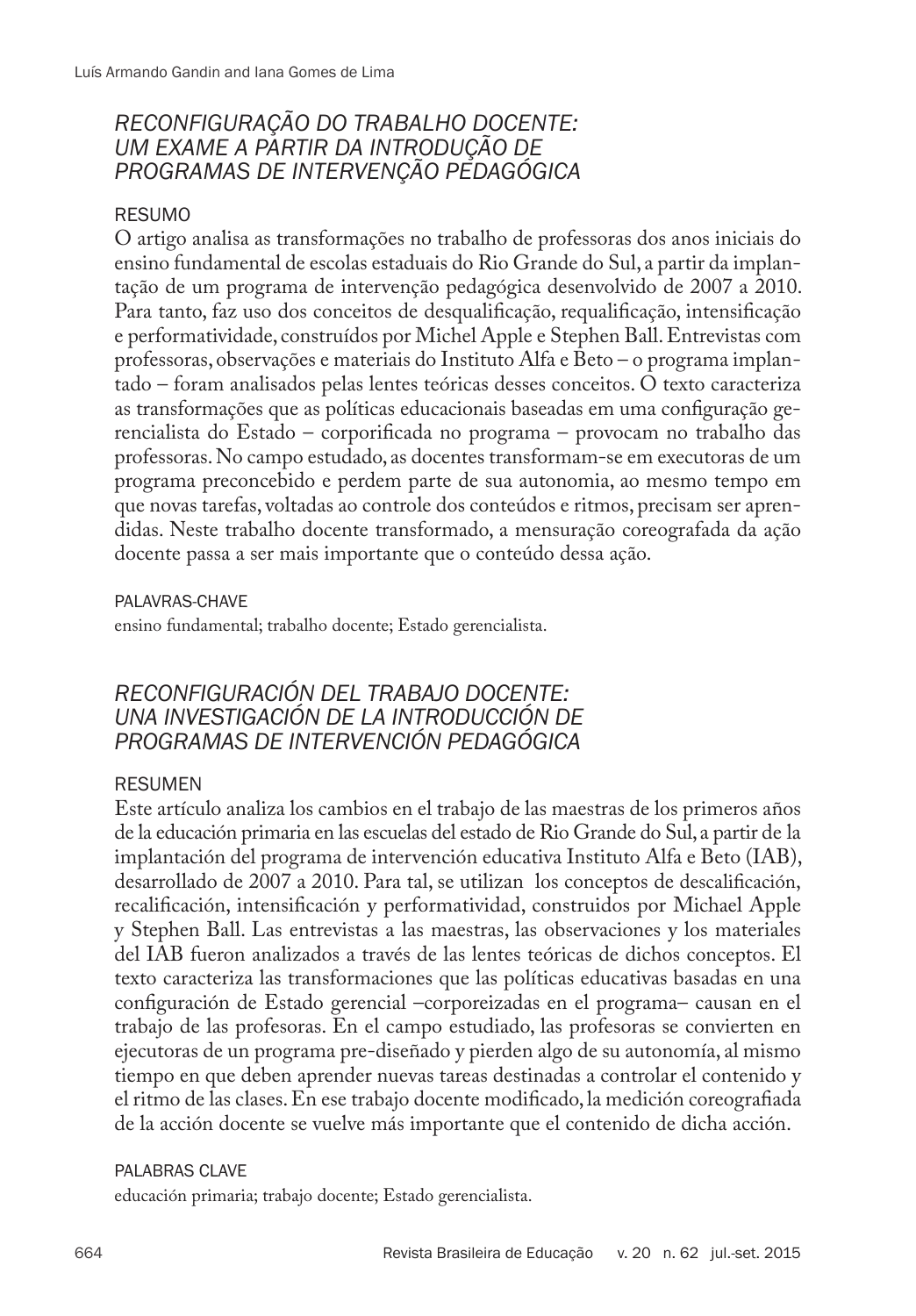This paper analyzes transformations in the work of teachers in the initial years of fundamental education at public schools in Rio Grande do Sul State, which took place after the implementation of pedagogical intervention programs between 2007 and 2010. The central concepts in the construction of our analysis and argument are those of deskilling, reskilling, intensification and performativity, as developed by Michael Apple and Stephen Ball.

This paper is part of a broader study that examines the introduction of scripted teaching systems during Yeda Crusius' term as governor of Rio Grande do Sul. Adrião et al*.* (2009). Scripted teaching systems are defined as interventions that offer services and products to schools, such as didactic materials including textbooks and CD-ROMs for teachers and pupils, as well as teacher training and monitoring of the use of these materials.

With this policy, each school had the option to adopt, a pedagogic intervention program in the first and second elementary school grades,. The programs offered were: *Instituto Ayrton Senna* (São Paulo), *Instituto Alfa e Beto* (Minas Gerais) and *Grupo de Estudos sobre Educação, Metodologia de Pesquisa e Ação* (GEEMPA - Study Group on Education, Research Methodology and Action, Rio Grande do Sul). The goal of these policies, according to the Secretariat for Education of Rio Grande do Sul State, was to implement programs of demonstrated efficacy in literacy, and build a matrix of skills and competencies for the initial years of elementary education through the curriculums offered by the programs. The program studied in our broader study was the literacy program of the *Instituto Alfa e Beto - IAB*. Teachers working in schools that adopted this program received manuals on how to work with the phonic method (the basic method used by the Institute in the literacy process), textbooks created by IAB with all the activities to be undertaken in the classroom, and a schedule to be followed with the lessons from the books that should be presented on each school day. In addition to these materials, teachers also received ready-made tests to be given to the pupils throughout the year.

The data presented in this paper, which focuses on the impact that these programs had on the work of elementary education teachers, were collected from semi-structured interviews with six teachers from the first and second years of elementary education in three state schools in the city of Porto Alegre, in classes that had adopted the IAB Literacy Program. Additionally, weeklong observations were also carried out in the classrooms of each teacher, allowing the researchers to see the use that was being made of the program. Materials from this Institute adopted by the schools (manuals for teachers and pupils, training DVDs for the use of the program and books prepared for the Secretariat for Education) were also analyzed to understand the basic assumptions of the IAB method.

# THE ADOPTION OF PEDAGOGIC INTERVENTION PROGRAMS AND THE CONTROL OF TEACHING

Pedagogical intervention programs are a clear example of a new form of state – the managerial state (Clarke; Newman, 1997) –, which has as one of its central tenets "dispersal." According to Clark and Newman (*idem*, p. 29): Dispersal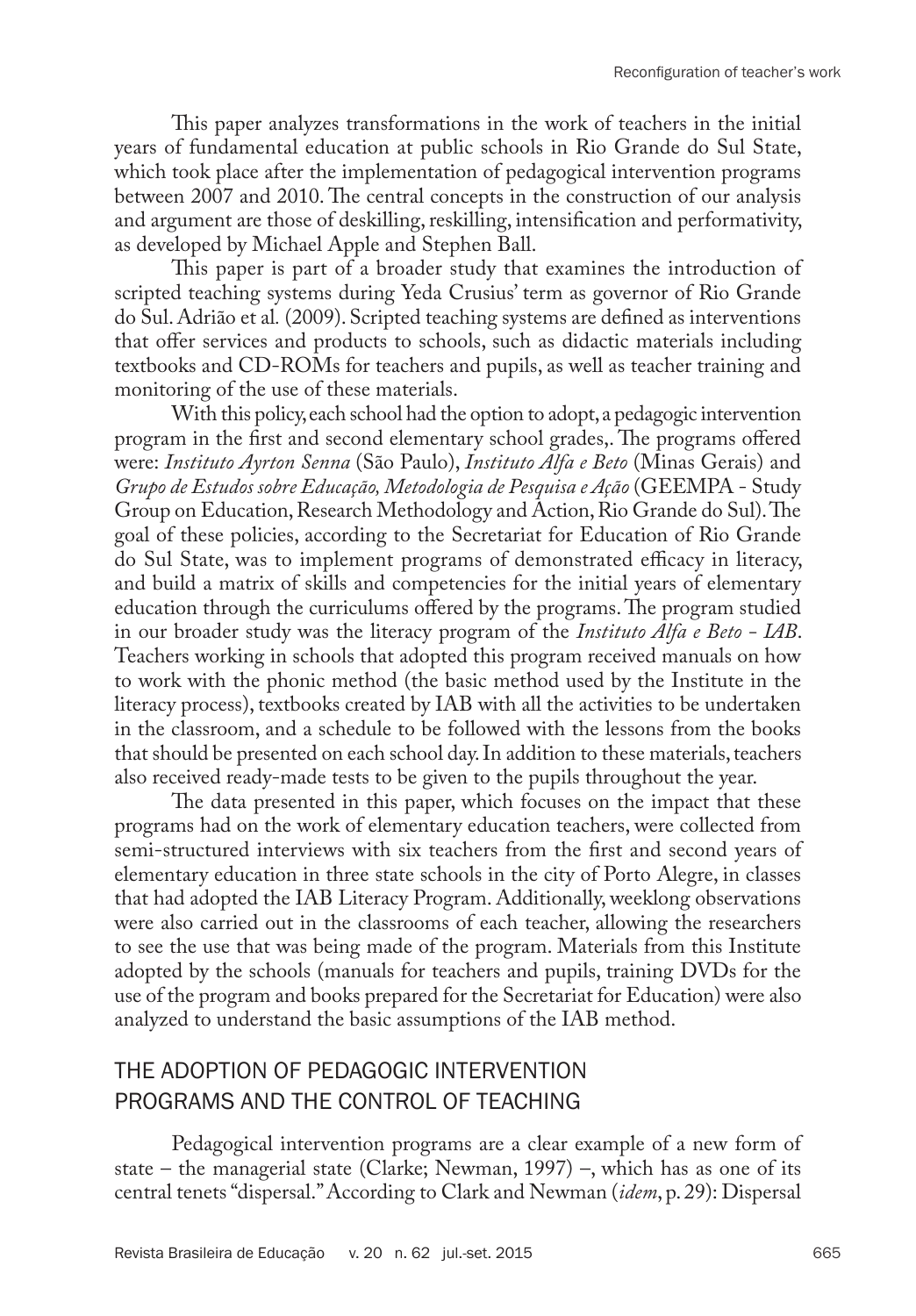has meant the simultaneous shrinking of the state and the enlargement of its reach into civil society […]. As a strategy of state reconstruction, dispersal […] has sought to discipline and transform the old institutional sites of power in the state. The managerial state involves a new way of thinking and executing social policies, and presupposes that the state is not the provider of social policies, but rather their manager or regulator. What results from this action is a state that strives to be shaped and even to have its performance evaluated by actions conducted by nongovernmental organizations in fields that until recently were dominated by state operations. It is important to emphasize that this form of state has not eliminated the previous forms, such as bureaucracy and even clientelism; managerialism combines with other practices and conceptions, and what results is a hybrid model whose empirical manifestations must be studied.

The adoption of proposals of pedagogical intervention in state schools is related to managerial assumptions, because the goal is to guarantee increases in the quality indexes of education and that pupils benefit from the insertion of "corrective" actions by private institutions into public schools. The pedagogical intervention programs adopted by Rio Grande do Sul schools during the Yeda Crusius government were developed by non-state institutions under entrepreneurial or market logics. Thus, when public schools adopted them, they adopted a private sector logic, which according to managerial assumptions generates greater efficiency and quality, and transforms the state from within, improving its action.

The adoption of pedagogical intervention programs reinforces the role of the state as a manager, since it transfers its responsibility to an institution of civil society. Here one can observe two forms of privatization, according to Clark and Newman (*idem*): the first is the blurring of the boundaries between the public and the private, and the second is the change in the state's responsibility towards private sectors. The state comes to only manage the established public policy, and is no longer its provider. Management by the state takes place chiefly through evaluation policies to measure the efficiency of the process. The state uses tests applied by non-state institutions to check the efficiency and quality of school programs. The importance of evaluations in the development of a policy of adoption of these programs is clear, since they are the instruments that measure the efficiency of the program, the policy, the school, and teachers themselves.

Pedagogical intervention programs must also be seen as actions directed at controlling the work of teachers, which became evident in this study. When a pedagogical intervention program is introduced, important transformations occur in the work of teachers. The seminal work by Michael Apple (*Teachers and Texts*, 1995) on the issue of teachers' work is fundamental to understanding this process. In this book, Apple examines how control over the curriculum produces deskilling, reskilling, and intensification of teachers' work.

The deskilling within education consists in a process in which teachers have their attributions redefined, and where the results and the procedures used to achieve these results are pre-established by those who control the work process. The deskilling of teaching produces a considerable loss in the relative autonomy that teachers have constructed historically. There is a decrease in the intellectual work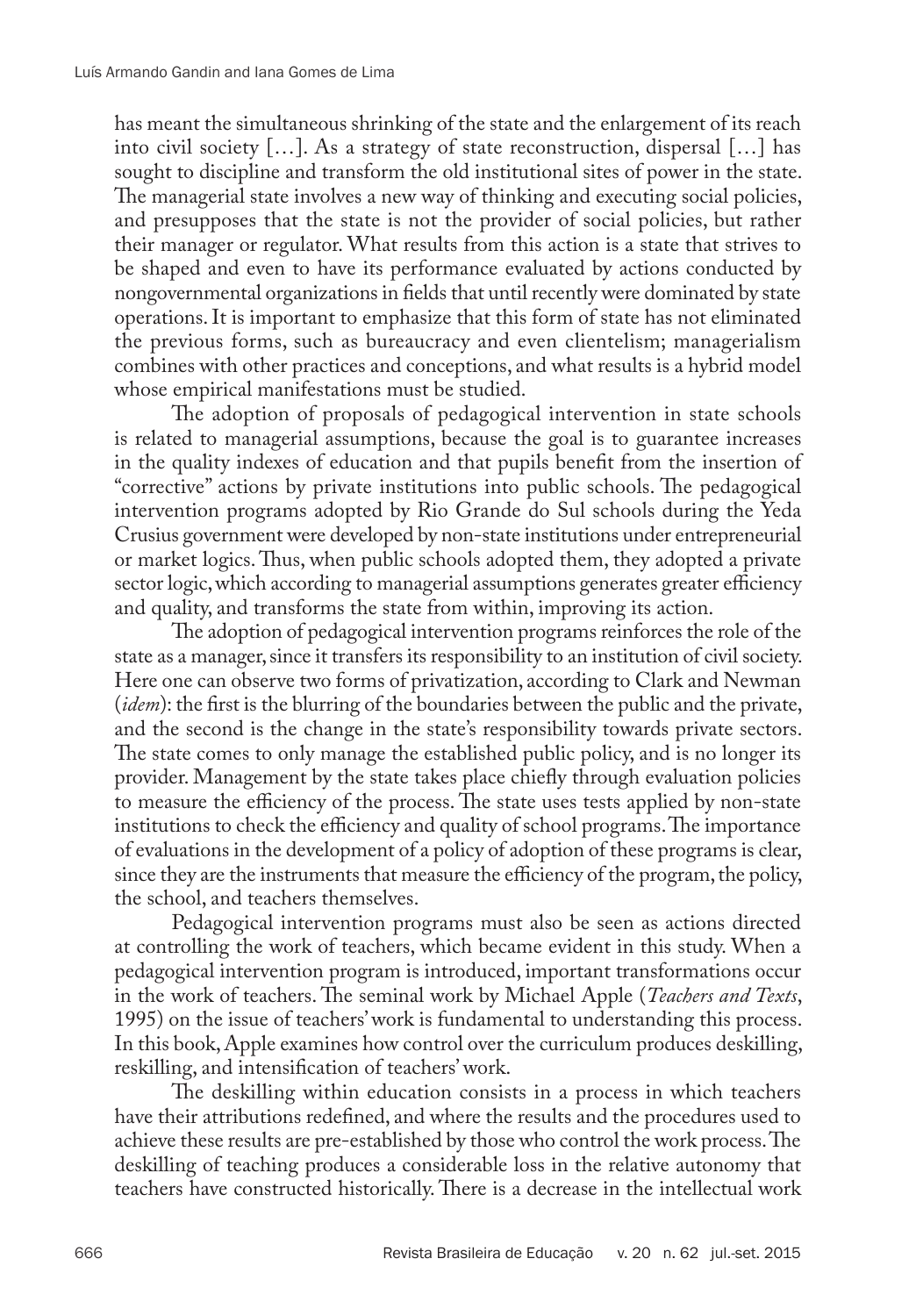associated with curricular construction and the planning of pedagogical activities, and a substantial reduction in their capacity to control the timing and rhythm of their teaching actions in the classroom. When pedagogical intervention programs such as those examined in this work are introduced, teachers lose most of the control over their work, becoming dispensers of a curriculum and methodology conceived elsewhere by other agents.

One of the major contributions of Apple's work (*idem*) is to show that not only does a process of deskilling occur when teachers' work is controlled via curriculum, but also that there is a reskilling of teachers. At the same time that teachers lose certain abilities hitherto essential to their work (the deskilling process), they are reskilled to exercise other abilities. In the case of the pedagogical intervention programs in schools, reskilling implies training teachers to exercise control over students' rhythm of response and, more importantly, self-control over their own work. In this case, the deskilling process is related to the loss of capacity for planning and autonomy; and reskilling is associated to the conduction and management of this new work. Both processes occur concomitantly, as described by Apple (*idem*, p. 161):

As the procedures of technical control enter into the school in the guise of predesigned curricular/teaching/evaluation "systems," teachers are being deskilled. Yet they are also being reskilled […] While the deskilling involves the loss of craft, the ongoing atrophication of educational skills, the reskilling involves the substitution of the skills and ideological visions of management.

Deskilling and reskilling can also be seen, according to some authors (see, for example, Apple, 1999; Ball, 2004), through the processes of intensification and proletarization of teachers' work. As programs external to the school are adopted, teachers are deskilled, since they no longer exercise skills that were previously essential to their profession: planning, development of curriculum, teaching to specific groups based on close knowledge of the people, amongst others.

Thus, the planning (conception) and the practice in the classroom (execution) are eventually separated. The process of intensification, according to Apple (1995, p. 39), is "one of the most tangible ways in which the work privileges of educational workers are eroded." When these programs enter schools, teachers need to incorporate new skills, which are much more related to execution than to planning. From then on, it is expected that these skills will be exercised, which in addition to deskilling - since teachers no longer plan their work - also intensifies, to the extent that more tasks are now attributed to them. The intensification occurs through new tasks related to the conduct of the work itself: systematic application of tests, reading of the didactic material, completing pupils' performance control charts, class control charts, and so on. Eventually, teachers no longer have time to keep up-to-date in their specialty, and often not even to perform simple tasks related to their daily work in the classroom, such as going to the toilet during classes or grading students' papers at work.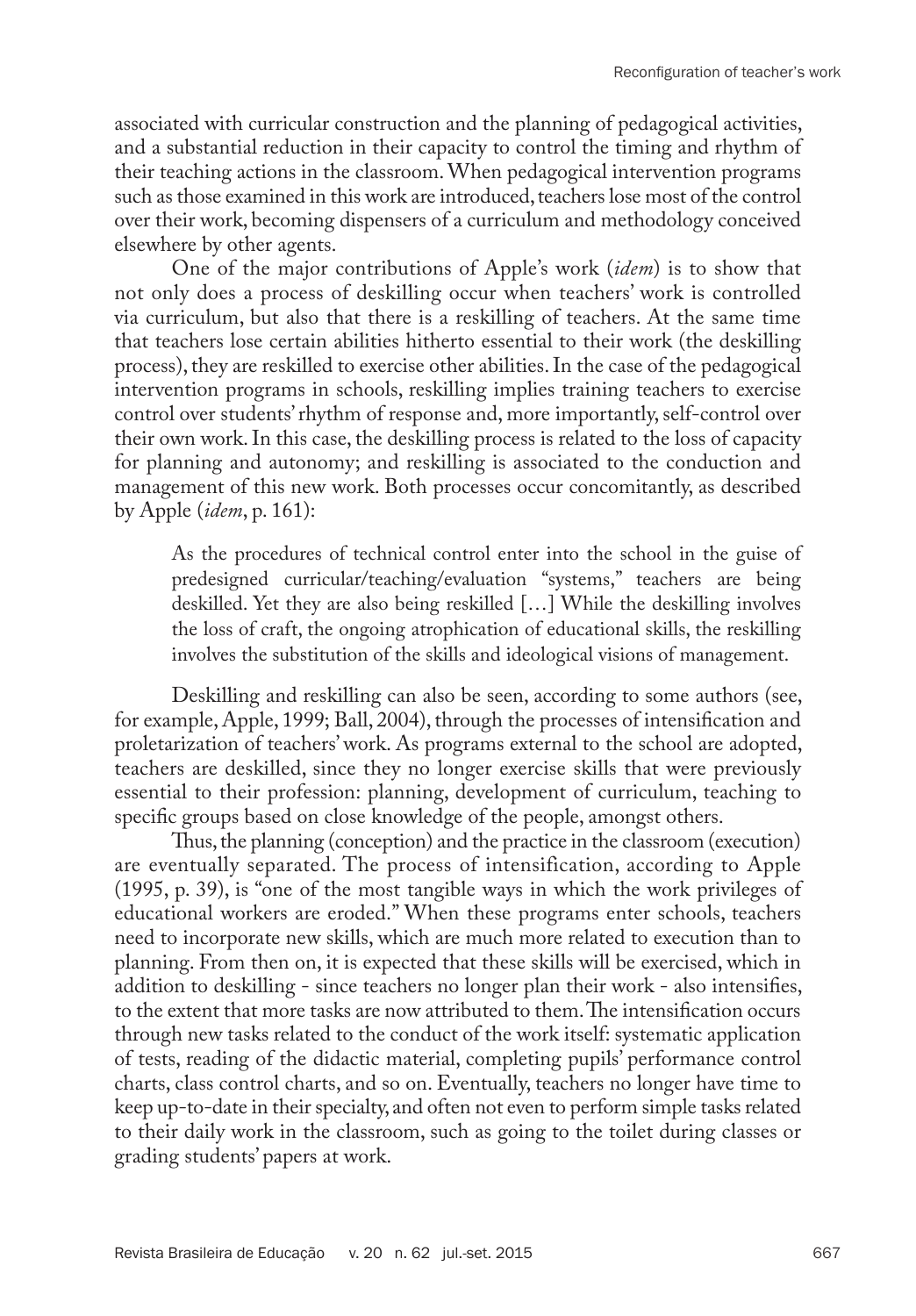Although it is central to understanding how teachers' work is transformed by the introduction of pedagogical intervention programs, Apple's contributions need to be complemented by an analysis that explains the consequences to schools of the managerial practices of the contemporary state. To do so, we used the concept of performativity as described by Stephen Ball (2010, 2004), which is a contribution that improves the understanding of modifications in teachers' work. Performativity implies a new way of understanding education, and what it means to be a teacher, where this new understanding is profoundly related to the notion of a managerial state, which has been gaining space, as analyzed above.

According to Ball (2010, p. 38), "performativity is a technology, a culture and a mode of regulation; performances (…) serve as measures of productivity or results, as forms of presenting quality or moments of promotion or inspection." Unlike the certainty of being always watched, as in the Foucauldian panoptic, performativity establishes "the uncertainty and instability of being judged in different ways, through different means, and by different agents" (*idem*, p. 39). Ball highlights that performativity is exercised both from the outside inwards and from the inside outwards. The constant evaluations and the requirement that schools must have good productivity indexes help to bring about a new form of social and moral regulation, which "profoundly and immediately affects the practice of professionals in the state sector, reforming and re-forming meanings and identities, producing or feigning new professional subjectivities" (*idem*, *ibidem*).

With the requirements established concerning teacher productivity, teachers acquire a degree of awareness of the visibility of their work, and wind up not only feeling controlled, but begin to conduct vigilance over themselves. This generates what Ball (*idem*) calls "rigor of performance." More than the content of their practices, what matters is to present something that is spectacular, that causes an impression, and demonstrates that there is commitment, even if indeed it is not materialized.

# ANALYSING THE TRANSFORMATION CAUSED BY THE INTRODUCTION OF THE IAB METHODOLOGY IN THE SCHOOLS STUDIED

One of the ways to control teachers' work that evokes the previously mentioned concepts is the introduction by the pedagogical intervention programs of books that are used as scripts for teachers' *performance*. Pupils receive didactic books to be worked with throughout the year, and teachers are given materials that explain how to work with the books that children have received, what contents are to be taught and how to teach them. Indeed, the books conduct the role that previously belonged to the teacher, effectively planning the classes and the interventions that must be made. It is up to the teacher to conduct the activities, which represents a sharp loss of autonomy by teachers.

In the books of the pedagogical intervention program examined, the "how to teach" is very clear: in addition to having manuals that establish the days on which classes must be proposed, with an annual schedule, the books also display a step-by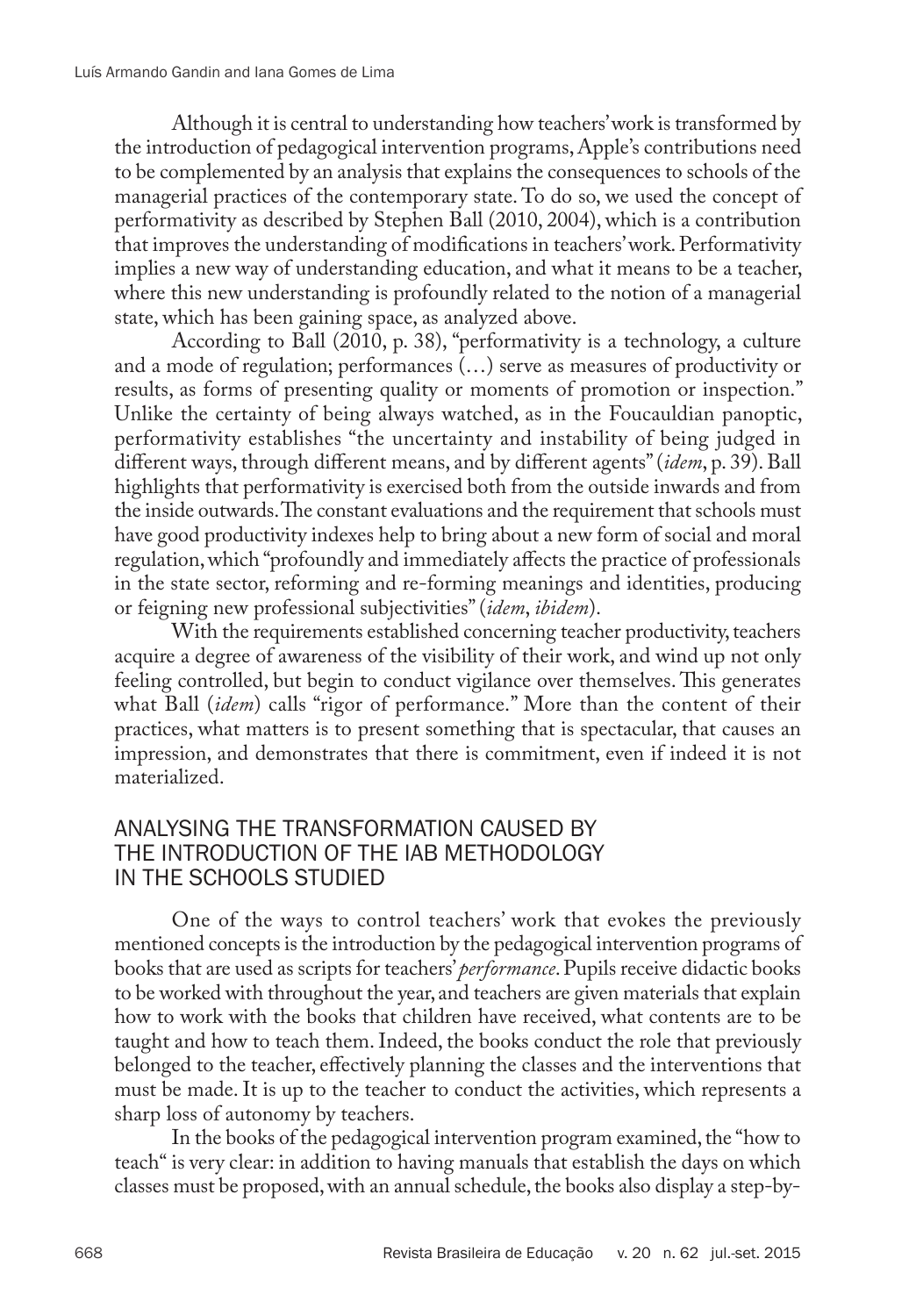step guide of how each class should be given. When analyzing the IAB material, the "how to teach" aspects become evident. In one of the books for teachers, which works with textual interpretation, there is a didactic sequence related to "The Ugly Duckling." The first session of the sequence prepares the teacher to use this text in the classroom. In this session, the teacher will read about what she will teach, what the objectives of that class are, its contents, what materials should be prepared for the class, the vocabulary to be presented, the actions that the teacher must perform (showing the book to the children, underlining certain parts of the text, showing the illustration etc.) as well as the questions that she must ask the pupils. Another session serves to let the teacher know what interventions should be carried out during the reading of the text. The manual also shows what the teacher should do after the reading, showing the questions and activities that children should carry out:

Firstly, ask questions to allow pupils to demonstrate their overall understanding of the text:

- **• What is this story about?**
- **• What happens to the ugly duckling in the end?**

Next, explore an aspect of the reading – in this case, we suggest exploring the development of the story:

**• Shall we recall what happened in the life of the duckling?**

After pupils have spoken, suggest that together they should draw a timeline to record what they said.

Draw a horizontal line on the blackboard and ask: what happened first? And afterwards? And so on. Children will recall the facts and you should record them on the blackboard. (Oliveira, 2008, p. 60-61, emphasis in the original)

The manual also reminds the teacher that the pupils, at the point of the year in which the text is being worked with, will still not be reading or writing, therefore, the sentences written on the timeline must be short, and thus suggests the use of drawings. Finally, there is a session proposing a closing activity to be conducted with the story.

It is possible to observe in the example above the deskilling of the work of the teacher when a pedagogical intervention program is adopted by the school, since the teacher does not conduct activities (definition and selection of contents and concepts, planning of the methodology etc.) that were previously essential to her work. The excerpt from the manual described also affects the issue of planning, which after the implementation of the pedagogical intervention program is understood in differently. The usual understanding of planning in schools consisted in developing activities, organizing the timing of these activities, ensuring the logical continuity of the contents throughout the year, etc. However, with the adoption of these programs, it is no longer necessary to create the activities, which are readily available in the books, nor is it necessary to organize the logical sequence of the contents, since the program already defines a schedule for the lessons in the manuals. It is important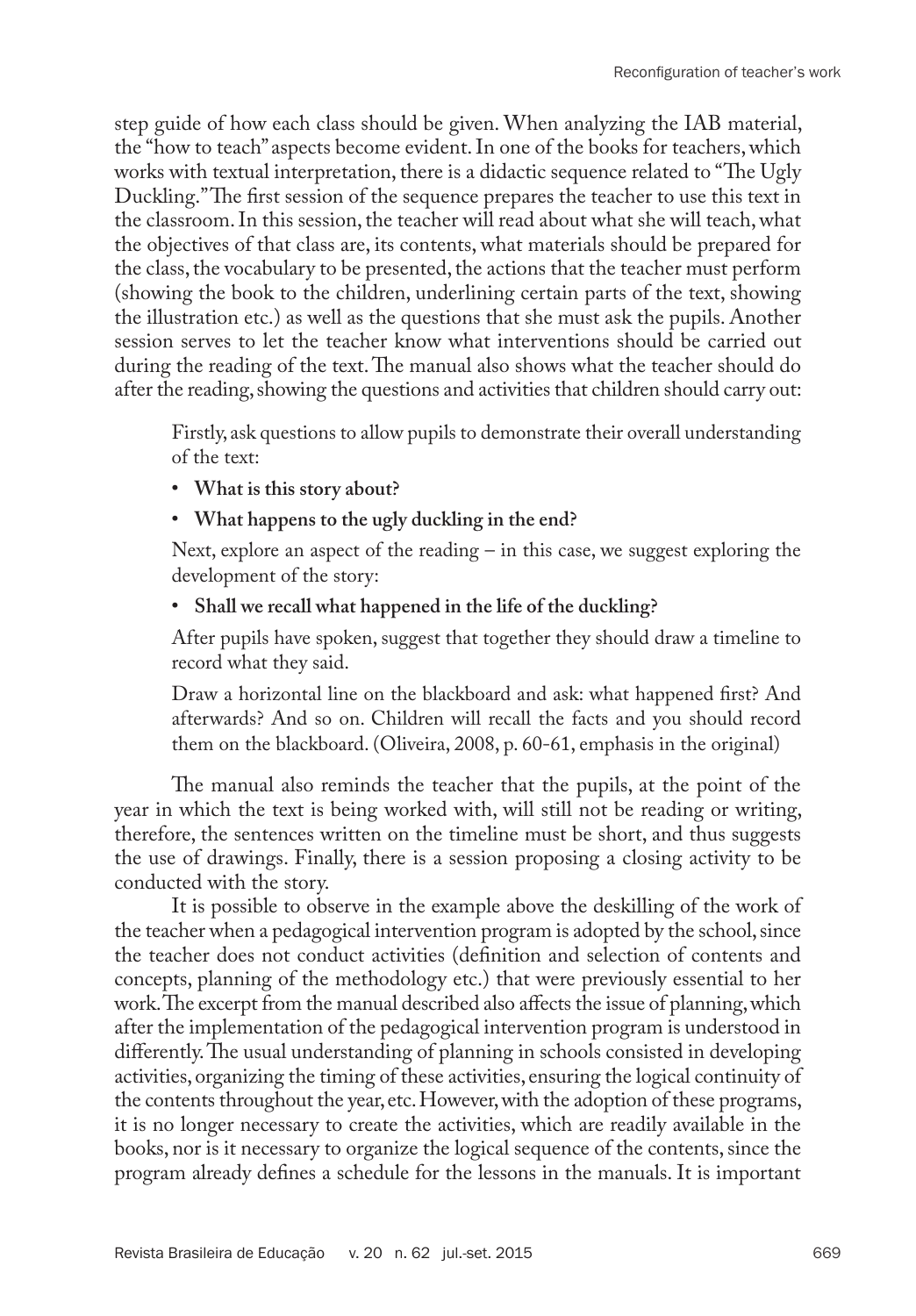to clarify, however, that teachers still have some room for planning, but much more related to the forms of execution and management of the program. A statement by Roberta1 – one of the administrators in the Secretariat for Education responsible for implementing the program in the state public schools in Porto Alegre – revealed this aspect when she was asked about her thoughts regarding the statement that the IAB material was "teacher-proof " and that, therefore, the teacher no longer needed to plan:

Roberta – No, the planning has to exist, this is what we always tell the girls. It's a material that comes ready, but the teacher cannot come to the classroom without knowing what she will be doing that day. The planning is part of the teacher's class. Without this planning: "Oh, this week I'm going to work with them on the /m/ phoneme, I'm going to work with the /m/", but the teacher needs to organize what activities from the "Learning to read" block she will be working with, which activities from the right block, because they do not work with them in sequence, this is the orientation that we give them, that they do not work one block, say "Learning to read" on the first day, then the "Correct" one on the second day… No, they have to mix the blocks to learn all the skills that are worked with, the abilities that each block works with.

What can be observed in this statement is a new understanding of the idea of planning as the organization in sequence of pre-defined activities that must be conducted in a given week. In this situation, processes of deskilling and reskilling are taking place (Apple, 1989). Deskilling appears in that teachers no longer need to plan their classes, an activity that used to be a basic requisite of teaching work before the introduction of these programs. Reskilling occurs when teachers need to learn new forms of planning that are related to the management of the program.

With the use of the IAB methodology, teachers need to read the theoretical manuals, watch the DVDs, and organize the activities of the books with which they work during the period prescribed by the Institute. For example, in the second year, for the weeks from June 7 to June 18, teachers needed to work, according to the schedule, with the first lesson of book A, lessons 1 and 2 of the science book, and lessons 1 and 2 of the math book. From that point onwards, according to the statements of the administrator responsible for the IAB in the Secretariat for Education, teachers needed to look up the activities for these lessons and determine the sequence in which they would be worked with during the week. That is, the teacher may choose to begin the morning of June 7 with book A, and then work with something from lesson 1 in math. That is the planning Roberta is referring to.

The intensification occurs with the increase in the tasks to be carried out by the teachers, engendering intellectual deskilling, because when these programs are adopted teachers are removed from their specialties, such as planning and individual intervention with pupils. This process tends to diminish the quality of

<sup>1</sup> Names have been changed in this work to preserve the identity of teachers.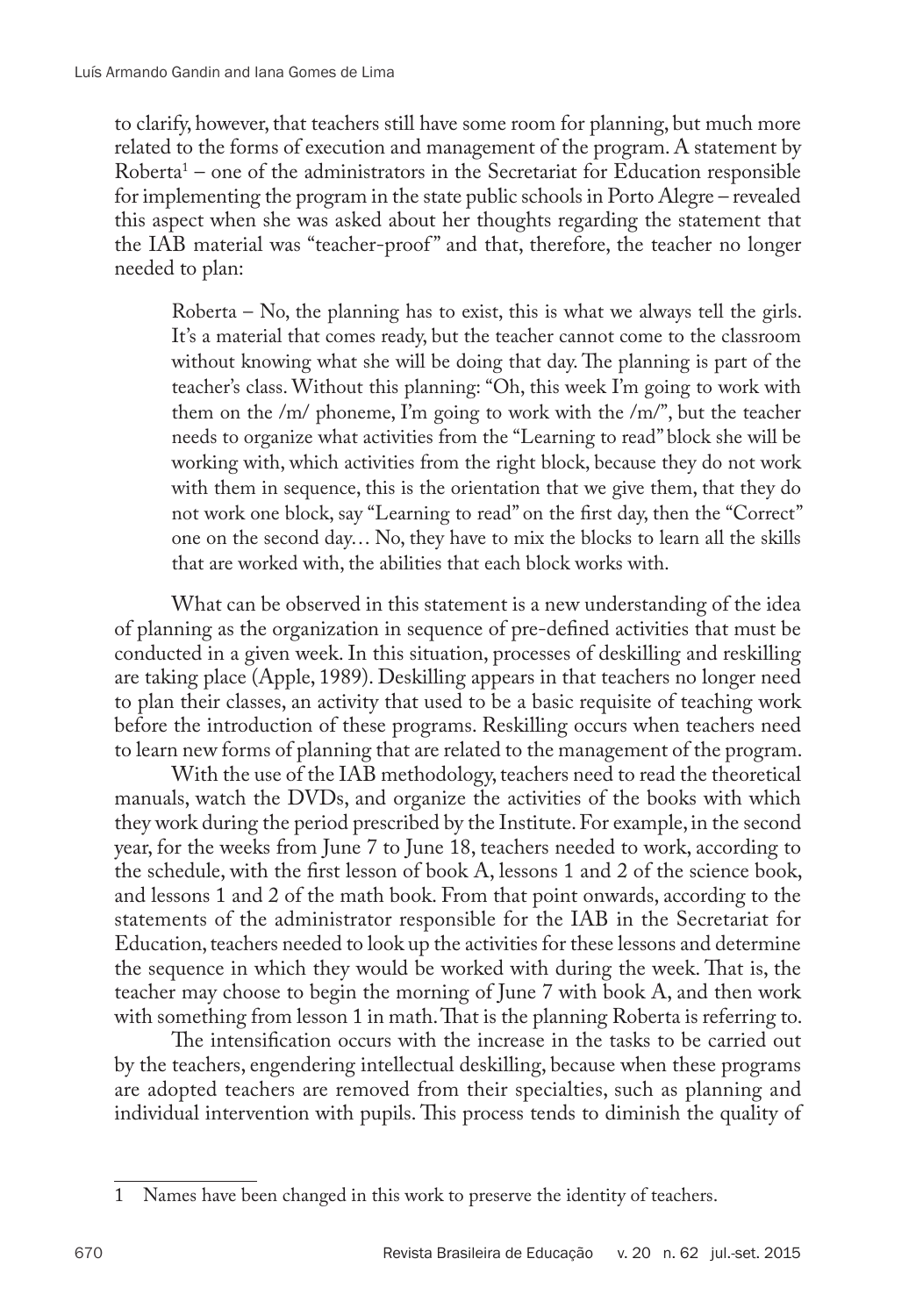services offered (*idem*, 1995). In the case of the adoption of pedagogical intervention programs, this process deserves special attention.

With the adoption of pedagogical intervention programs, the work of teaching intensifies because in addition to their pedagogical activities, teachers also become responsible for classroom management. Teachers thus need to learn new skills to which they were not accustomed, such as managing the scripted program. Another form of intensification is related to receiving many tasks to be executed, which accelerates teachers' working rhythm so they can comply with all of the program's determinations.

One example of intensification related to the need to exercise other skills is the teacher preparation to work with the lessons in the books. The reading of materials is necessary to allow teachers to know about the content to be worked with and how. This demands time, because they receive various materials from the Institute as part of the program. Apart from the pupils' materials (handwriting and calligraphy, block letters; handwriting and calligraphy, cursive letters; Learning to read; Sciences first year; Mathematics first year), the first-year teachers receive the following books: *Learning to Read* – Teachers Manual; *Sciences* First Year – Teachers Manual; *Guidelines of the Alfa and Beto Program*; *Teachers Schedule*; *Manual of Phonemic Awareness*; *The ABC of the Literacy Teacher*; *Literacy of Children and Adults: New parameters*; and *Learning and Teaching*. The school receives the School Manual. Second year teachers receive the pupils' materials (*Book A*; *Sciences* second year; *Mathematics* second year) and the following materials: *TeachersMmanual* for book (A, B, C or D); *Using Texts in the Classroom*; *Guidelines* – *ABCD*; *The ABC of the Literacy Teacher*; *Literacy of Children and Adults: new parameters*; and *Learning and teaching*.

The materials also require a different form of relationship with the work itself, which is not that of planning and not of reflection about content and how to work with it. Hortência, a teacher, speaks about the need to read the material:

Hortência –  $[\dots]$  to teach this class we have to know what's coming ahead. I cannot get to the middle of the lesson only to find out that there was something that I should have thought of before. This drains the work of the teacher, because she has to be prepared for what is coming, and she has to organize herself beforehand, and not on the run, as classes are taking place, you would take a suggestion from a colleague, work on a handout here and there, you had a project to develop but not that specific thing that will be demanded. I have to follow it because at some point I will be held accountable for it. Mariana, the supervisor here at school, will ask: "What lesson are you working on with your class now?" And the Secretariat is asking her to hold us accountable, so there is this demand, and you end up working more.

Here we have what Apple notes as being the intrinsic link between intensification and greater control over the work of teachers. One can notice in Hortência's discourse that she understands that she needs to work more, that she needs a faster working rhythm because later her supervisor will ask her about the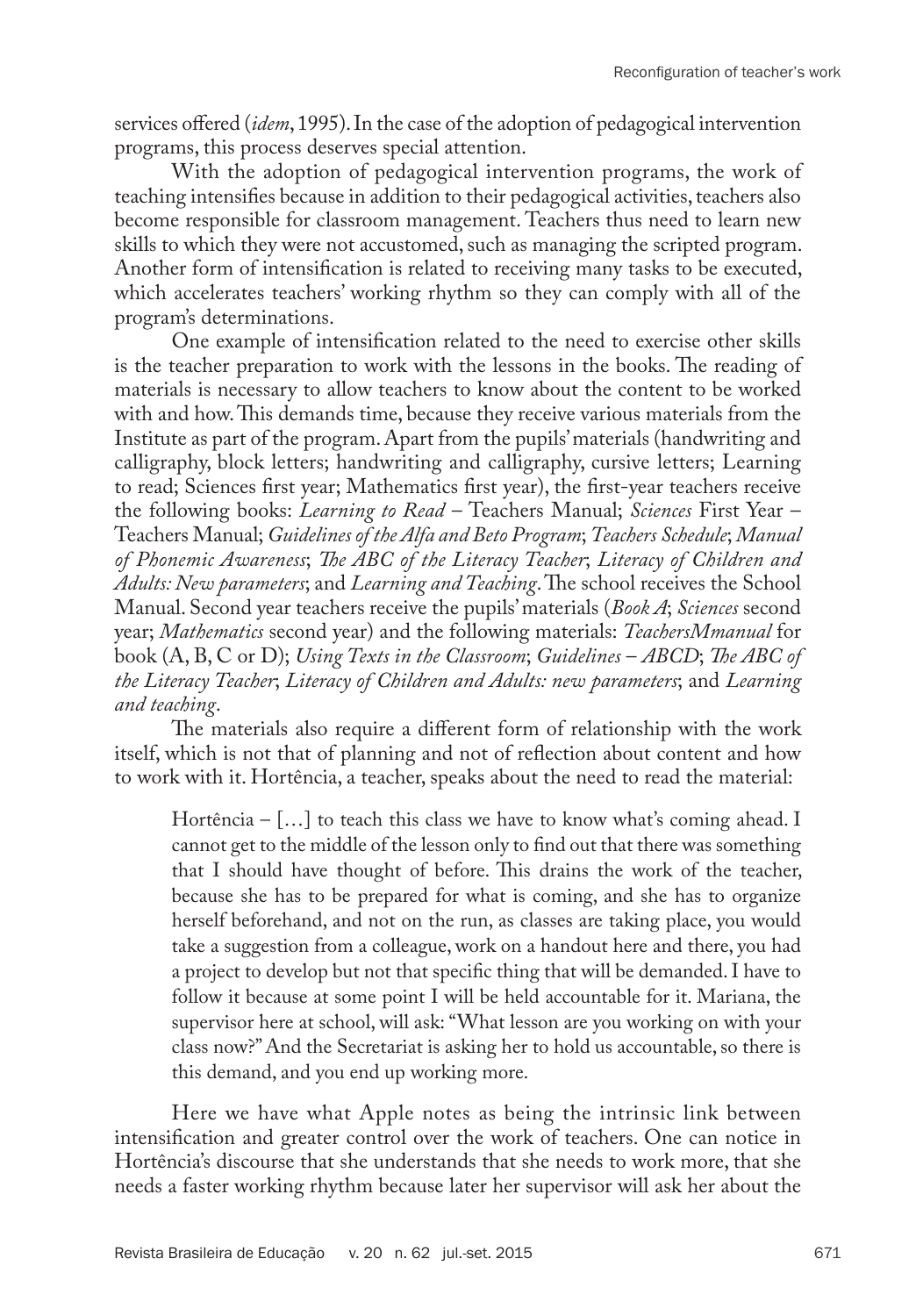lesson she is working on. Therefore, much of the intensification is employed to gain control over the work that teachers carry out in the classroom. But this also illustrates how control and intensification are maximized by the need to constantly perform according to a standard . Here we have what Maguire (2013, p. 81) points out in her work on the conceptions proposed by Ball: "a plethora of techniques was developed to monitor, analyze, and evaluate the degree to which teachers fulfil these responsibilities, especially through testing of children and of the pupils they teach." In this and in other examples presented, it is visible that the performativity required in the pedagogical action leads these teachers to "concentrate more on the testing than on the understanding" (*idem*, *ibidem*).

With respect to the classroom work, teachers identify that they have changed the way they work because of the demands of the methodology. For example, Isadora, a first-year teacher, when questioned about changes in her work, said that she now needs:

Isadora – To speak much more, see many pages. The work is almost at the student's side, one-on-one, whereas in the syllabic method it was not like that. We used the blackboard a lot, lots of drawing, many handouts… It was much easier to work with, but not with this method. This is a method that strains you, because you have to use this book, you have to tell the story, you have to make this sound, make them distinguish the sounds, and you have tasks and deadlines to follow.

This statement indicates that she needed to adapt to this new form of teaching, no longer making so much use of the blackboard or of handouts. By observing this teacher, it became clear that she really needed to do a lot of talking in the classroom, since the method is based on sound and the children are young, which requires close attention by the teacher. However, it is important to emphasize that this action was not homogeneous: it was observed that the teacher still makes substantial use of the blackboard and of copying in notebooks, something that should not be done when using the program.

One of the elements of the Alfa and Beto program that creates intensification of the work of teachers is a timetable that needs to be followed. Of the three schools researched, only one did not need to review the timetable. School A and school C received a new timetable from the Secretariat for Education because they could not comply with the original one. In those schools, teachers needed to conduct fewer lessons with the pupils during the year. In school A, this occurred because the results of the first tests were unsatisfactory, and teachers needed, under recommendation from the First Regional Coordination of Education (the division of the Secretariat in charge of coordinating schools in Porto Alegre), to redo lessons that had already been worked with. In school C, pupils needed more time to carry out the lessons. According to the teachers from this school, this occurred mainly because of the socioeconomic situation of the children, since the majority of them did not attend early childhood education, meaning that for these pupils teachers have to work with contents that should have been studied before the first year.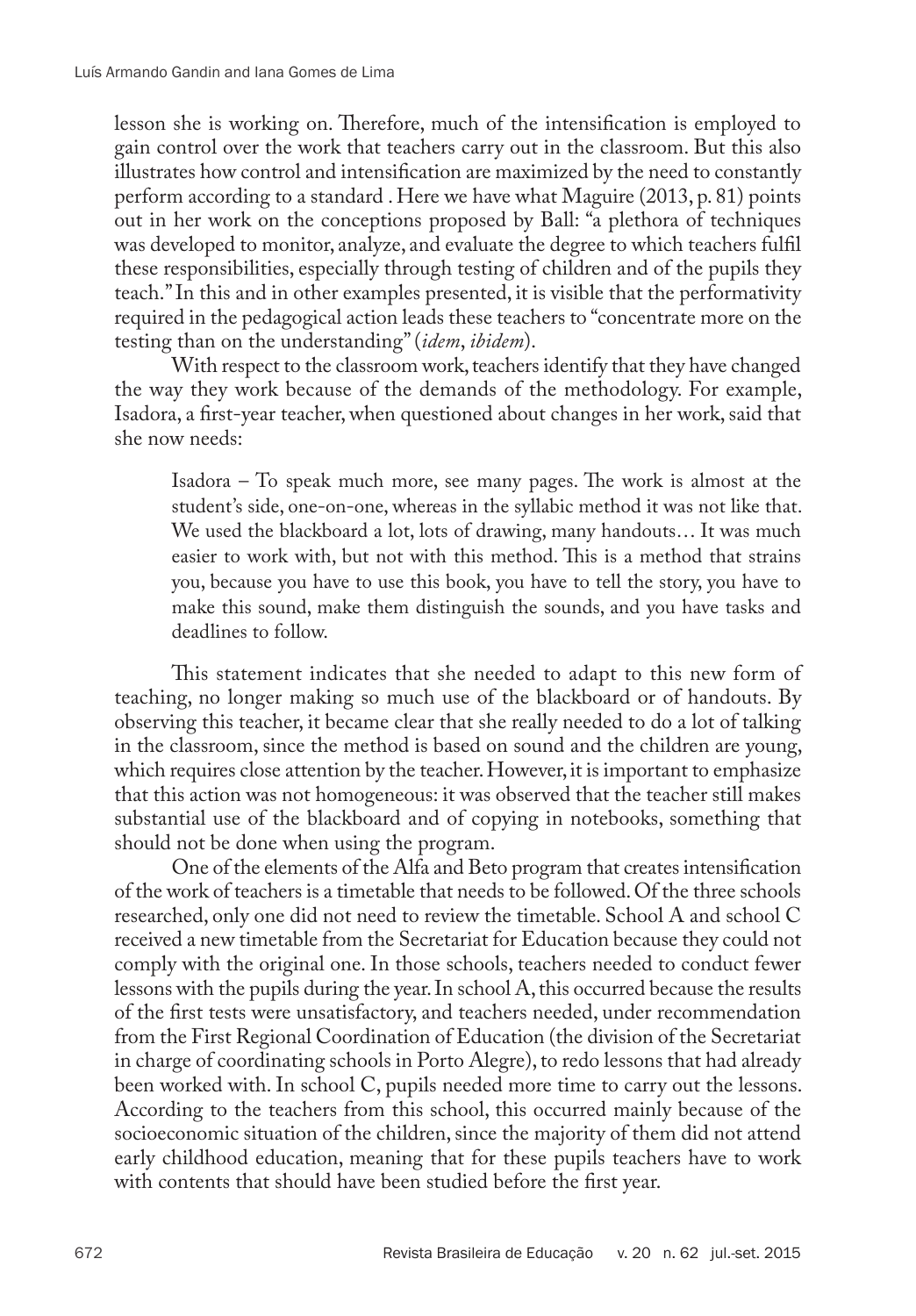The intensification process is often understood as professionalism. The fact that they are responsible for executing the work makes teachers consider that they are more professional, despite the fact that they are undergoing a proletarization of their work and a deskilling/reskilling. This fact can be better understood in the light of the discourses that commonly circulate in the general public about the teaching profession, according to which teachers are not competent, that they do not do a good job, that they are always on strike instead of working, that they complain too much etc. "Doing more," in this sense, even if it implies intensification of work, frequently appears dressed up as professionalization of teaching. The idea of professionalization is closely tied to that of responsibility, to the carrying out of endless tasks. Professionalism here does not involve exercising classroom functions in a more qualified way, but to simply conduct more functions, regardless of the fact that they are more bureaucratic and managerial.

The control over these programs represents a technical control of the teaching work (Apple, 1989). This type of control is less visible, that is, it is part of the structure of the work and there is no direct demand from anyone but the worker him or herself. In the case of the adoption of pedagogical proposals, the technical control is exercised when managerial strategies in the classroom and in school are made natural, as something typical and fundamental to the exercise of the work of teaching. In this way, the teacher winds up becomes a manager of a program that she did not create. In other words, the teacher controls the introduction of a pedagogical proposal, which, in fact limits her own work. The programs adopted require that specific results be achieved by the teaching staff. Therefore, the teacher has to ensure that their pupils are "efficient" within the logic of these pedagogical proposals.

Under this perspective, the teacher needs to reflect on her work and becomes an executor of specific actions for which she was not involved in the planning. The fact that the teacher carries out tasks that prevent her from thinking about what she is doing represents strong control over the work of the teacher, and a loss of autonomy. Thus, some of the historical features of teaching are challenged, such as the fact that teachers are intellectuals who critically reflect on their work (Giroux, 1986), and the fact that the teacher is a civil servant, but does not perform bureaucratic work (Dale, 1989).

This control over teaching has other consequences. Ball (2010) says that the pressures that come from within, that is mainly the evaluations that establish a regime of competition between individuals and institutions, are often responsible for causing teachers to have "feelings of individual pride, guilt, shame and envy – which have an emotional dimension *(status)*, as well as *(the appearance of)* rationality and objectivity" (*idem*, p. 40). This dimension can be seen in the declaration by Lívia, a teacher who was asked about a special pupil that was not able to follow the methodology:

Researcher – and how is the work with the pupil M., for instance?

Lívia – that's when we get a little concerned with children that fall far behind, who do not keep up with the group. And since the methodology - in this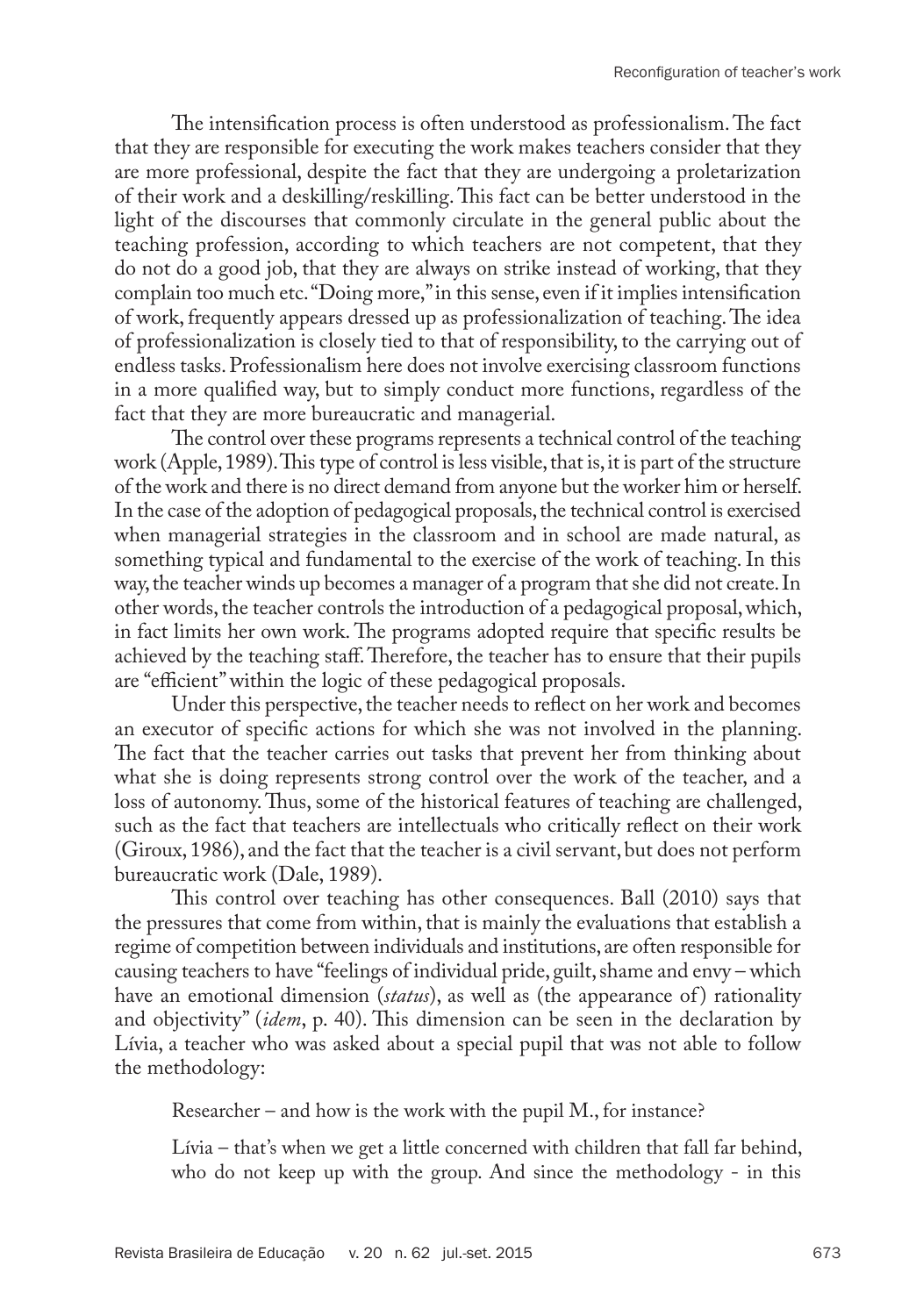case it is Alfa and Beto - does not give you this extra material, you have to work to strictly follow the lessons and apply the tests… It is impossible for someone to manage to work with two things at the same time. So, these pupils suffer. Because either I dedicate myself to Alfa and Beto with the children or I dedicate myself to M. I am now giving tests and he did not take them. He did nothing.

In this statement, we can see that the teacher is not happy with the work she is doing with this pupil who has special needs. Nevertheless, she is unable to do separate work with him because she has the institute's timetable to follow, which means having the other children learn within a given deadline. Even knowing that the pedagogical work with M. is not going well, she assumes what Ball (*idem*) calls a position of rationality and objectivity, since she needs to follow certain rules. This teacher gave an exam collectively that should have been taken individually by the pupils. At first, they took the test individually. After grading the test and seeing that they got many questions wrong, she decided to review the exam, this time having the students retake it collectively. Therefore, the data sent to the Secretariat for Education with the pupil's performance in the test were those obtained after this collective review. When questioned about this fact, the teacher answered as follows:

Researcher – And the fact that you did the review with them, how does that stand in terms of the evaluation by the Secretariat for Education?

Lívia – The Secretariat for Education will not know. Because I think that my pupils have learned. The test is nothing more than seeing how they are doing. It is interesting for them to retake it so that they can learn those things they could not do. I had kind of taken the temperature because I saw the tests before.

Further in the conversation, the teacher was asked about how those data will stand with the Secretariat:

Researcher – And how do you evaluate this? Because all schools have the same test and the other teachers have the same guidelines that you have about how to grade these tests. Do these results stand for the Secretariat for Education? Do you think they are very different or not?

Lívia – At the other school they didn't need to pause, as we did here, to review, because the tests had been considered below average. So, I don't know to what extent… Because it's like this: at the same time that they give you the guideline, they also leave you very free to evaluate and to see what the profile of your class is. Because you don't really know if the pupils that did well really did well.

The excerpts from this teacher's discourse once again relate to performativity when she rationalizes and objectifies something that was done outside the requirements of the Institute. This resistance from the teacher occurred because of the IAB's demands about pupils' grades. At the teacher's school it was necessary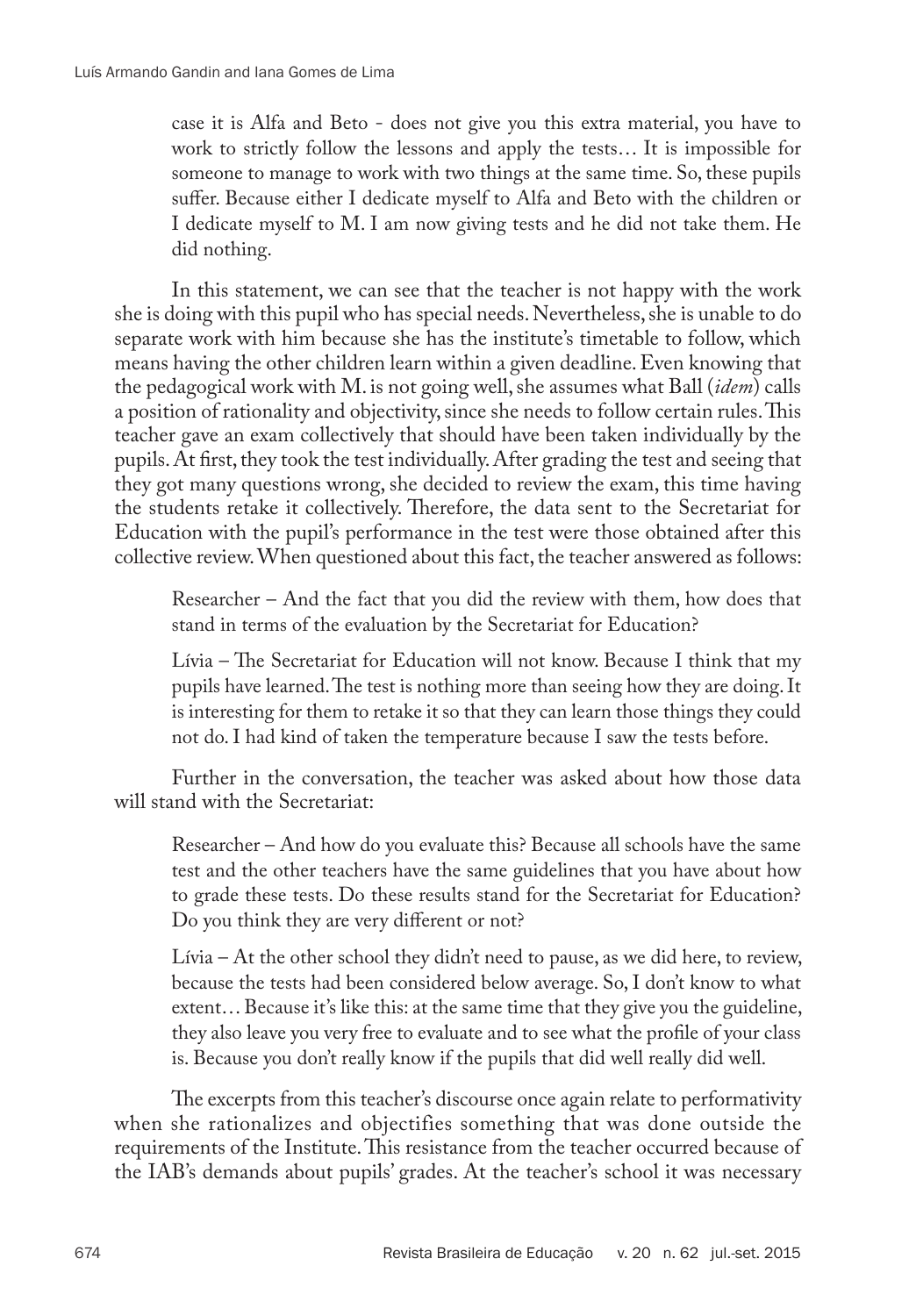to review previous lessons because of the pupils grades. This request was made by the First Regional Coordination of Education after the analysis of the first tests conducted with the second year students at this school. One hypothesis for why the teacher had her pupils take the second test collectively relates exactly to the pressure that she and the school could suffer if once again they had bad grades on the second test. From the teacher's perspective, the collective review would guarantee better grades and the teacher or to the school would not be questioned about it. The construction of a performativity in this case occurs in response to the competition that is established between the schools, which are now held accountable when they cannot reach the pre-established targets. This is what we see clearly occurring in the schools researched.

# FINAL CONSIDERATIONS

It was possible to observe that processes of deskilling and reskilling (Apple, 1989) take place at schools in which the IAB methodology was applied. Deskilling appears mainly as teachers stop performing functions previously essential to their profession: teachers no longer plan class activities class, and they stop conducting tasks specific to pupils with different learning paces. Reskilling, which, as shown by Apple, often appears disguised as professionalization, manifests itself in these schools as the teachers' need to learn new skills, which relate to the ability to follow instructions, to fill in forms, and to constantly display results. Contrary to what could be expected, reskilling, which is presented as a professionalization of the teaching work, produces a process of intensification of this work, as demonstrated by the examples of the schools investigated here.

Lastly, it is fundamental to understand that a new configuration of the managerial state modifies what is understood as the work of teachers. The concept of performativity helped us to examine these transformations and to identify their characteristics. Perhaps the most serious consequence of performativity and of its focus on productivity and on spectacularization is the fact that it "dramatically limits the possibilities […] for a relation between practice and philosophical principles such as social justice and equality" (Ball, 2010, p. 44). When measuring the actions of teachers is more important than the contents of those actions, teaching work is limited, intensified and reskilled in such a way as to reduce it to staged work, a display for monitoring purposes.

Performativity is not something that hinders "real" teaching work; it has become, as Ball (*idem*) says, the "real" teaching work itself. We are not saying that teaching work is reduced today to intensification, reskilling and performativity; we see, and we have shown in this article, ways that teachers find to create escape zones. However, what the investigation of the schools studied here has shown is that these processes are complex and not at all transitory. Understanding them is a precondition to facing them.